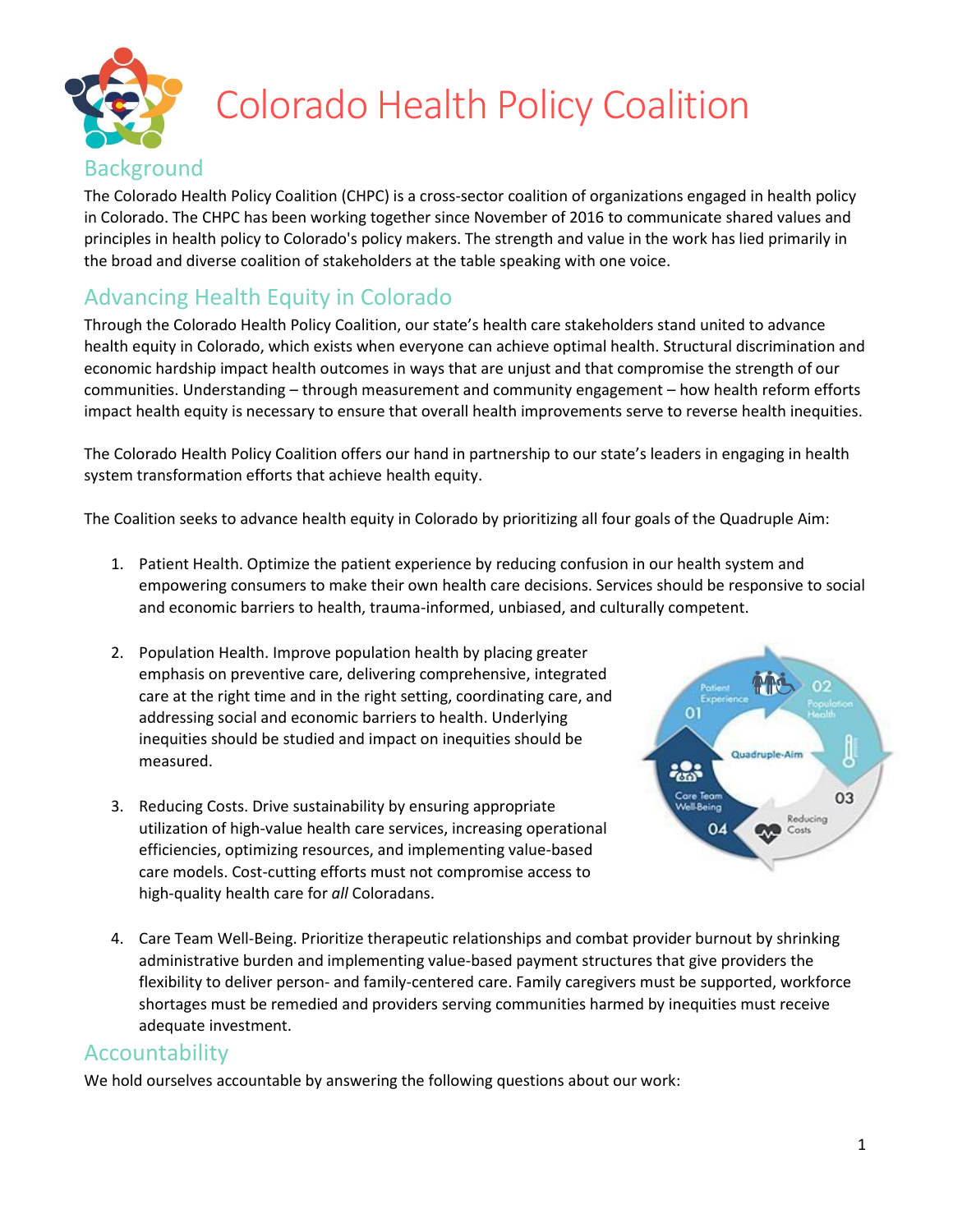

# Colorado Health Policy Coalition

- 1) Does the effort improve access to high-quality health care and improved health outcomes for *all*  Coloradans, including those disadvantaged by health inequities?
- 2) Does the effort meet the intent of the Quadruple Aim without compromising the integrity of any of its four aims?
- 3) Has the potential for negative impacts on communities harmed by health inequities been evaluated and avoided?
- 4) If the effort impacts providers serving populations impacted by health inequities, are those providers properly resourced?
- 5) Will the impact of the effort be on health inequities be measured and tracked over time?
- 6) Were the communities and individuals served by the health system, including those harmed by health inequities, engaged in the design of the effort?

### Membership

The Colorado Health Policy Coalition is a broad-based coalition of organizations representing consumer advocates, public health, all types of health care providers, health systems and philanthropy. There is no formal commitment required to participate in the coalition, everyone is welcome. Below is a list of the 60 organizations participating in the Colorado Health Policy Coalition as of January 1, 2021.

| Alzheimer's Association, Colorado Chapter           | <b>Colorado Nonprofit Association</b>             |
|-----------------------------------------------------|---------------------------------------------------|
| American Academy of Pediatrics, Colorado            | Colorado Organization for Latina Opportunity and  |
| American Cancer Society in Colorado                 | Colorado Regional Health Information Organization |
| <b>Bell Policy Center</b>                           | Colorado Trust                                    |
| <b>Boulder County</b>                               | <b>Community Health Partnership</b>               |
| Caring for Colorado                                 | Delta Dental of Colorado Foundation               |
| Children's Hospital Colorado                        | Denver Chamber of Commerce                        |
| Center for Health Progress                          | Denver Health and Hospital Authority              |
| Clinica Colorado                                    | Health District of Northern Larimer County        |
| <b>Chronic Condition Collaborative</b>              | Hunger Free Colorado                              |
| Colorado Academy of Family Physicians               | Jefferson Center for Mental Health                |
| Colorado Access                                     | Kaiser Permanente                                 |
| <b>Colorado Association of Health Plans</b>         | Leukemia & Lymphoma Society, Mountain Region      |
| <b>Colorado Association for School Based Health</b> | Live Well Colorado                                |
| Colorado Behavioral Health Council                  | Mile High Health Alliance                         |
| Colorado Center on Law and Policy                   | Mile High United Way                              |
| Colorado Children's Campaign                        | Mindsprings Health                                |
| Colorado Children's Health Access Program           | Nine New Health Fair                              |
| <b>Colorado Coalition for the Homeless</b>          | North East Health Partners                        |